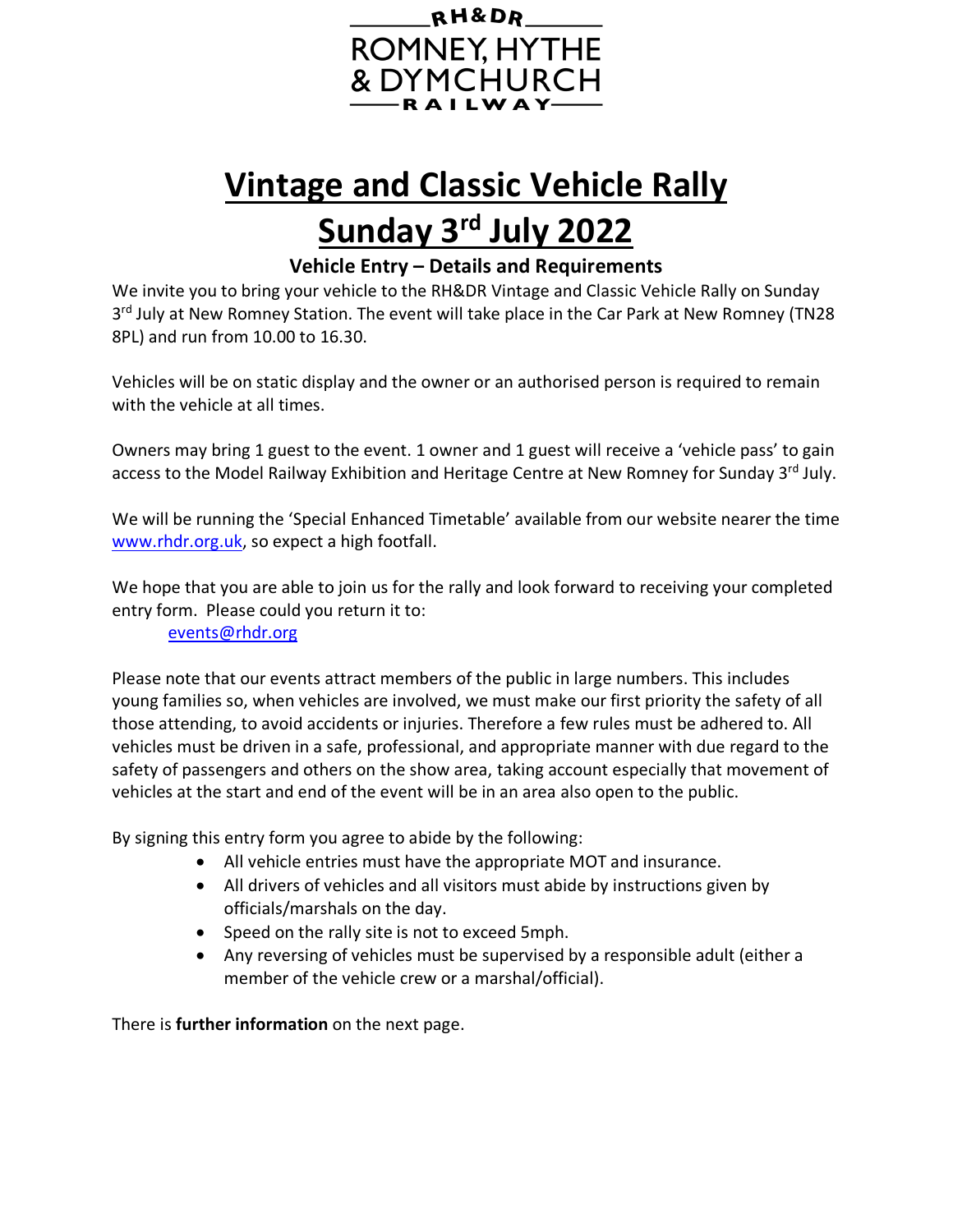

## **Further information**

This is a new venture for us at RHDR and we want a varied and interesting display. We will accept any and all expressions of interest on the attached booking form.

We have in mind vehicles from 1970 and earlier. We will be open to other applications. The plan will be to sift the applications in the week beginning 30<sup>th</sup> May to create a balanced display and we undertake to reply to all applicants within that week. We have space for 40 cars or other large vehicles, and 5+ motorcycles, so please feel free to send in your application for our consideration. It should be a high footfall event, so we hope to have a very special group of vehicles, including yours.

We are grateful for your interest. We retain the right to decide on which vehicles will be admitted, but we hope that will not deter you from expressing your interest.

The RHDR attracts a large number of 'transport' enthusiasts, so we hope this will become a regular event in our annual programme.

Please complete the application form on page three and return it to [events@rhdr.org](mailto:events@rhdr.org)

We will acknowledge your application and then get back to you in the w/b  $30<sup>th</sup>$  May.

The event is organised by Jade Ashton, events manager at RHDR with assistance from David Parrott, volunteer events assistant.